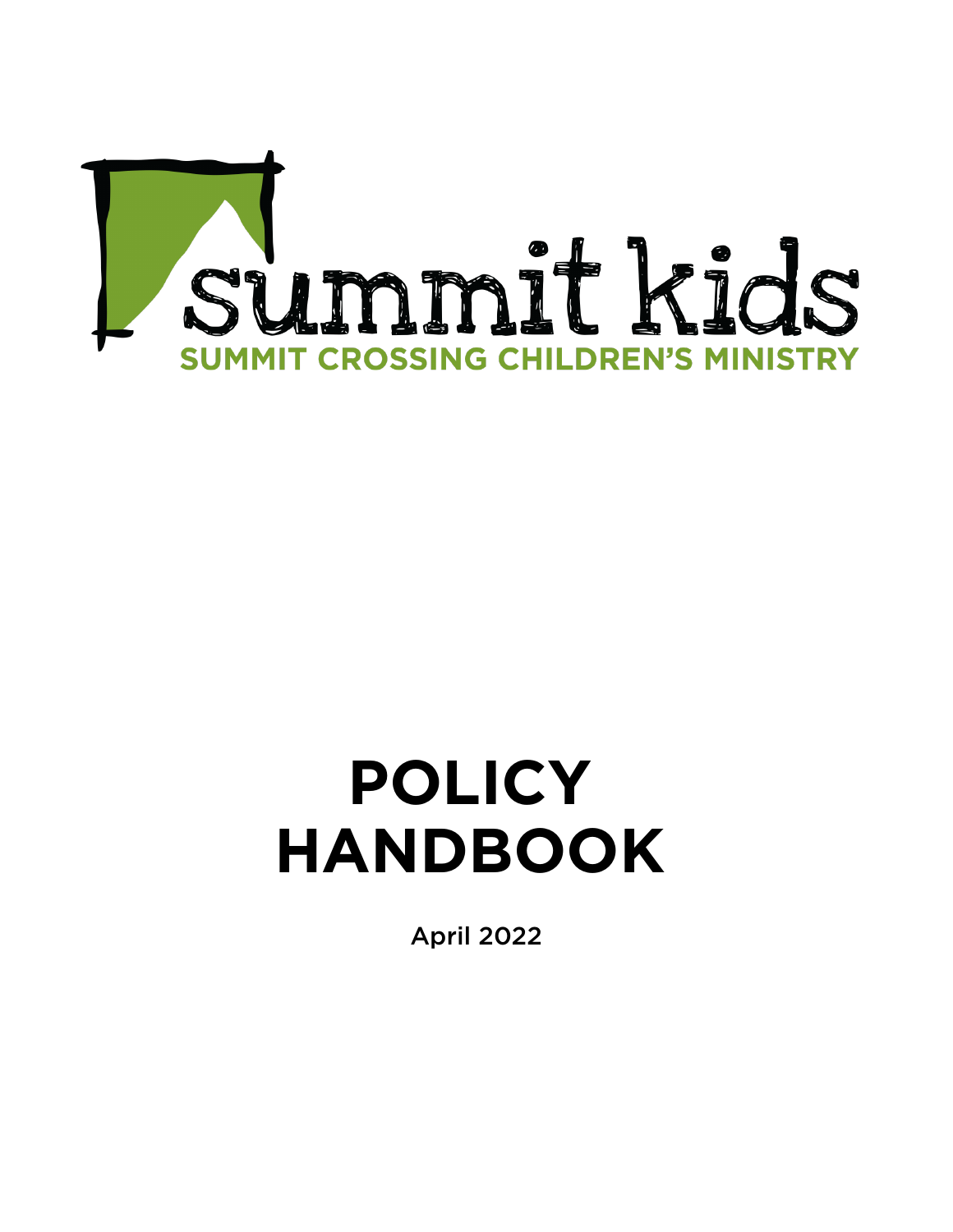# Table of Contents

|                                   | 3                       |
|-----------------------------------|-------------------------|
|                                   | 4                       |
| <b>SUMMIT KIDS LEADERSHIP</b>     | 5                       |
|                                   | 5, 6                    |
|                                   | $\overline{\mathbf{z}}$ |
| <b>CAREGIVER RESPONSIBILITIES</b> | 7                       |
|                                   | 8                       |
|                                   | 9, 10                   |
| SUSPICION OF ABUSE OR NEGLECT     | 1 <sub>O</sub>          |
|                                   | 11                      |
|                                   | 11                      |
|                                   | 12                      |
|                                   | 12                      |
|                                   | 13                      |
|                                   | 13                      |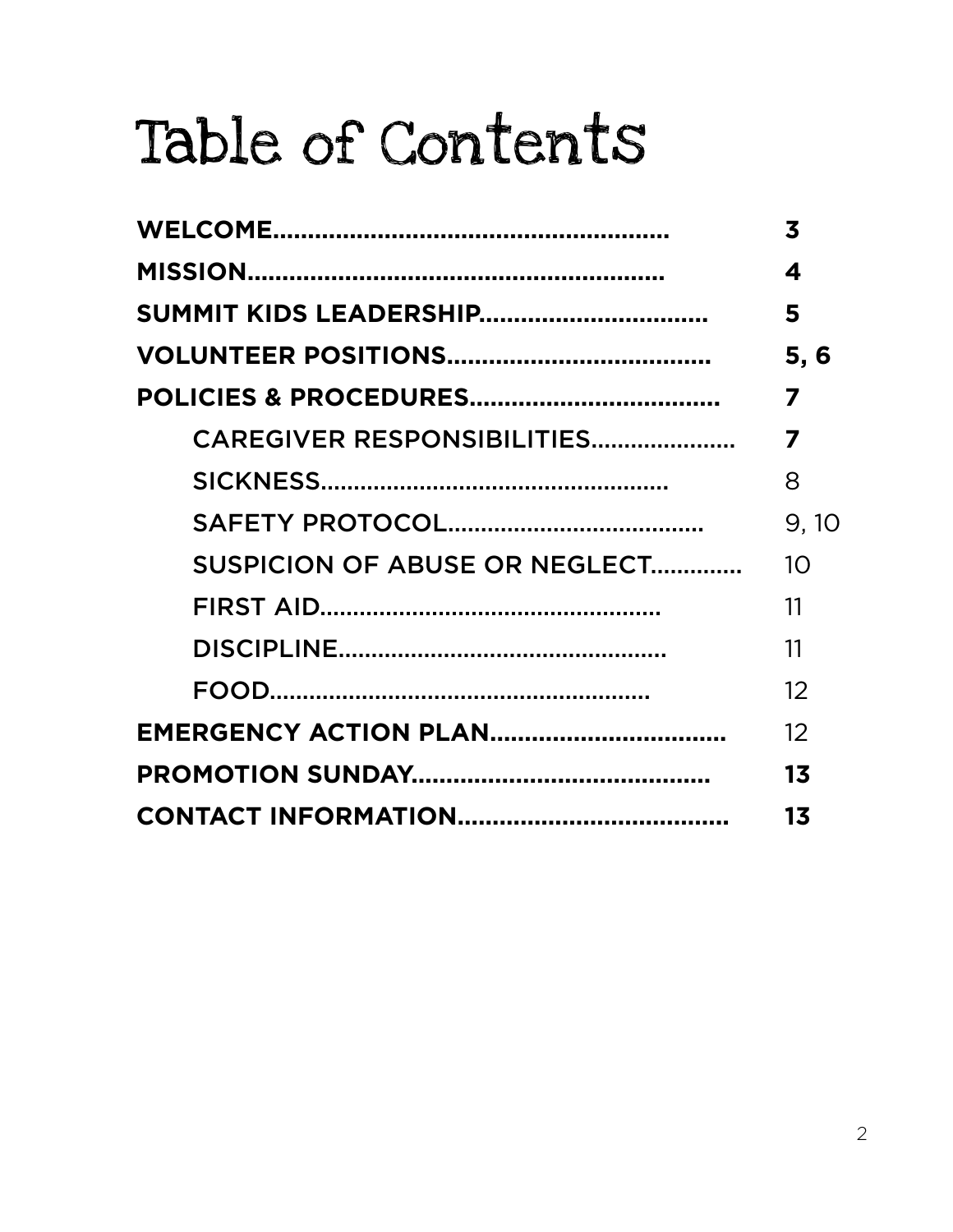### Welcome!

At Summit Crossing Community Church, our vision is to see the Kingdom of Christ advance from our neighborhoods to the nations for the glory of God. Summit Kids is the Children's Ministry of Summit Crossing.

We provide three age-specific environments for children during our Sunday gathering:

Base Camp, Expedition, and Grapple.





# Serapple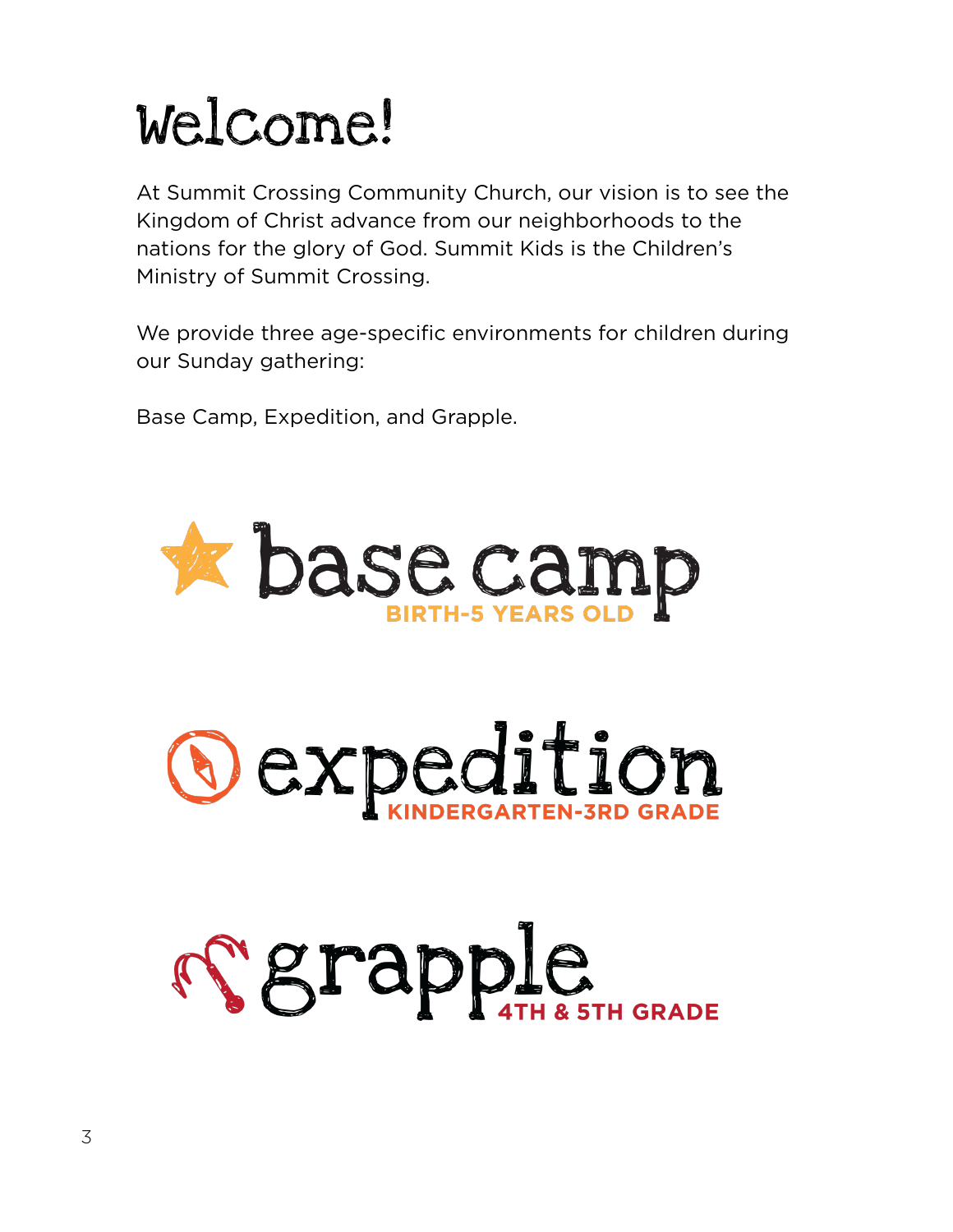### Our Mission

We exist to make maturing and multiplying disciples who increasingly believe who they are in Christ as they intentionally endeavor to Know Jesus, Connect in gospel relationships, and Live for the King's mission in their world. Our hope for Summit Kids is the same, with the focus being on children and their families.

- **• We want our kids to KNOW Jesus.** We teach our children on Sunday mornings using a curriculum called The Gospel Project for Kids. It is a Christ-centered bible study that follows a chronological timeline of Bible events. Each week, these stories come to life through video, music, activities, and more. At the same time, we know that families are the primary means of teaching children the gospel. We want to come alongside families by providing them with the tools and resources they need to teach their children about God. We provide resources to families each week to help them dive deeper into what has been taught on Sunday mornings. Summit Kids has a Facebook and Instagram page where you will find additional ideas for growing in the gospel together.
- **• We want our kids to CONNECT in gospel relationships**.

We encourage children to consistently attend the same Summit Kids class each Sunday, so that they develop relationships with other children that are the same age or in the same grade. They will also develop relationships with their Summit Kids Classroom Leaders.

**• We want our kids to LIVE for the King's Mission in the world.** As our children learn about God's love for them as evidenced in the gospel, they are encouraged to take that love into their world their schools, their ballparks, their dance studios - everywhere they go.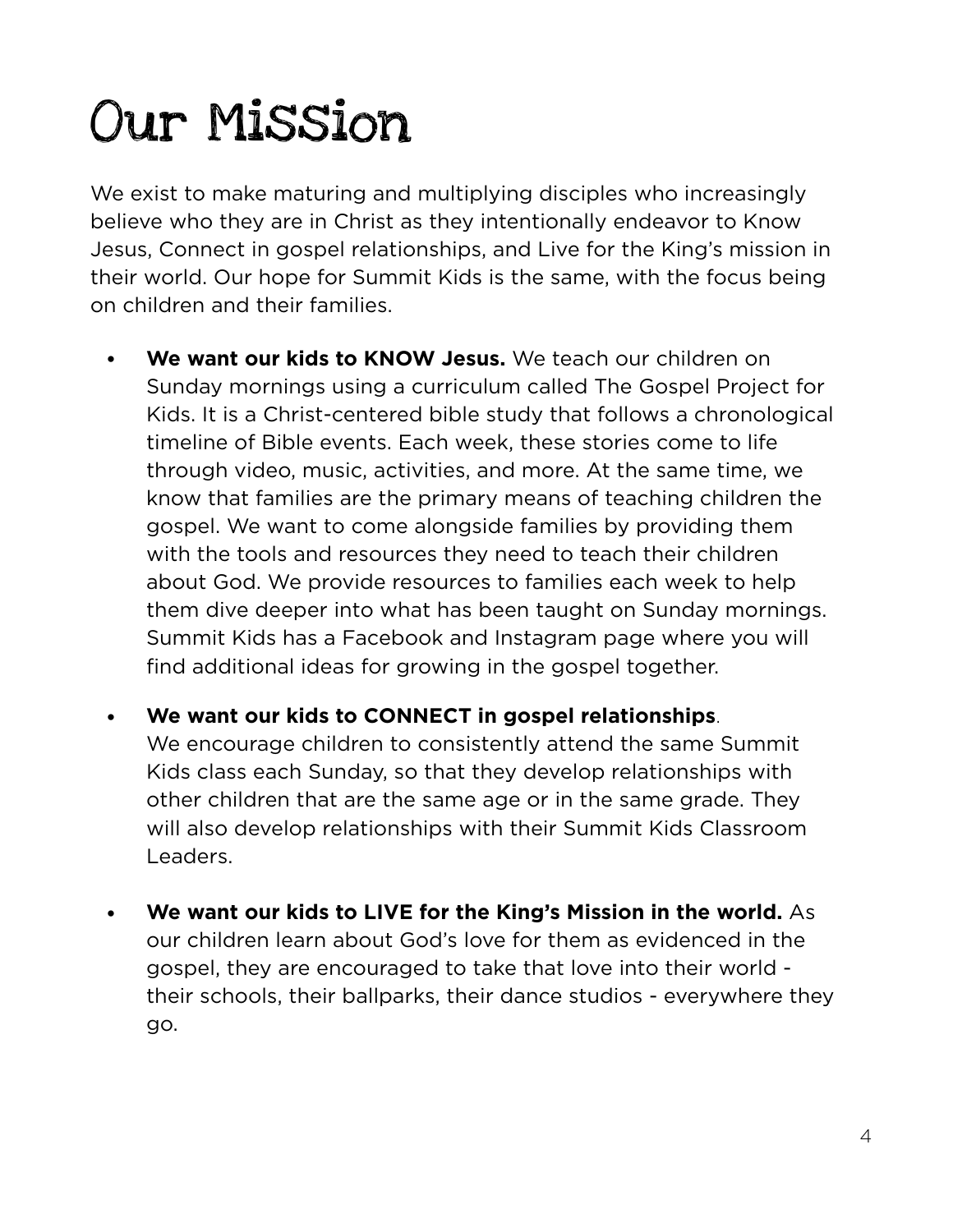## Summit Kids Leadership

### **DIRECTOR**

The Director for Summit Kids, Andrea Johnson, oversees the children's ministry of Summit Crossing. She works with the Associate Director to partner with caregivers and volunteers in fulfilling the mission of our church.

### **ASSOCIATE DIRECTOR**

The Associate Director for Summit Kids, Sarah Doll, works alongside the Director in fulfilling the goal of teaching children the gospel.

### Volunteer Positions

*"Tell the coming generation the glorious deeds of the Lord, and his might, and wonders that he has done." Psalm 78:4*

Summit Kids is full of opportunities to share the gospel with children! Listed below are the volunteer positions. To join the Summit Kids team, please complete the Summit Kids Application under the SERVE button on mySC3. org. We require a background check be performed for all Summit Kids volunteers 19 & older.

### **COORDINATOR**

The Coordinator leads the volunteer team for an area of Summit Kids during one service time, conducts a pre-service meeting for instruction and prayer, enforces policies and procedures, and welcomes families.

### **BASE CAMP LEADER** (LEADS BIRTH-AGE 5)

The Base Camp Leader demonstrates Christ's love by engaging children relationally while sharing the gospel through stories, songs, and play.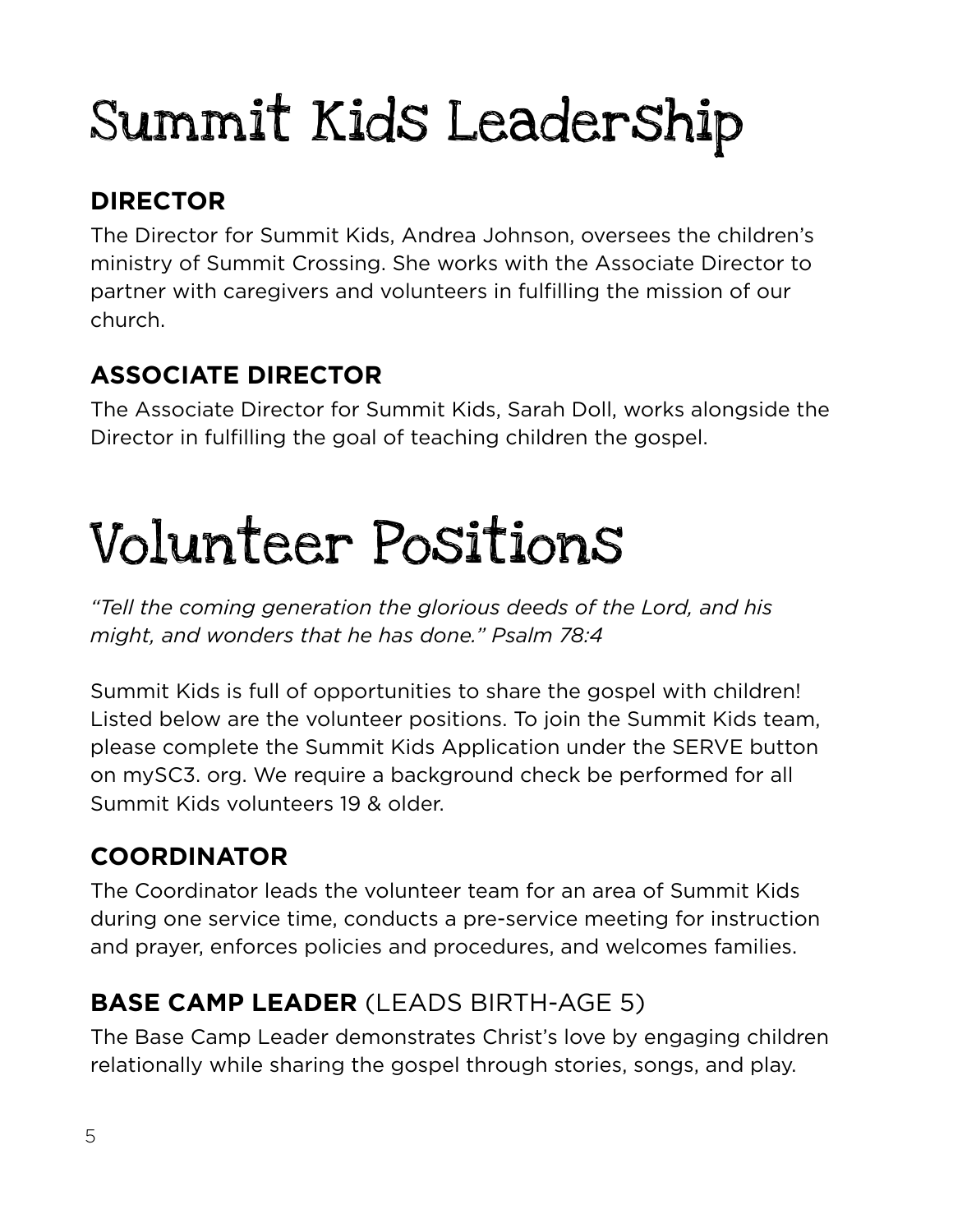# Volunteer Positions

### **EXPEDITION LEADER** (LEADS GRADES K-3)

The Expedition Leader develops personal relationships with the class while sharing the gospel and engaging children in activities based on the Large Group teaching.

### **GRAPPLE LEADER** (LEADS GRADES 4-5)

The Grapple Leader teaches through each Bible story, sharing the gospel with children while developing personal relationships through games, activities, and Bible study.

#### **SUMMIT BUDDIES**

A Summit Buddy is assigned to a child who needs support in order to engage in the Summit Kids classroom environment.

### **STORYTELLER**

The Storyteller leads the Large Group time in Expedition by introducing the Bible story video and following up with further explanation.

#### **WORSHIP**

The Worship Team is made up of vocalists and musicians who lead worship for Expedition & Grapple.

### **CHECK-IN**

The Check-In Team assists families during the check-in process using our online database at the check-in kiosks.

### **RESOURCES**

The Resource Team prepares supplies and activities during the week for classroom use on Sunday mornings.

### **TECH**

The Tech Team operates audio and visual media for Large Group time in Expedition. The contract of the contract of  $\sim$  6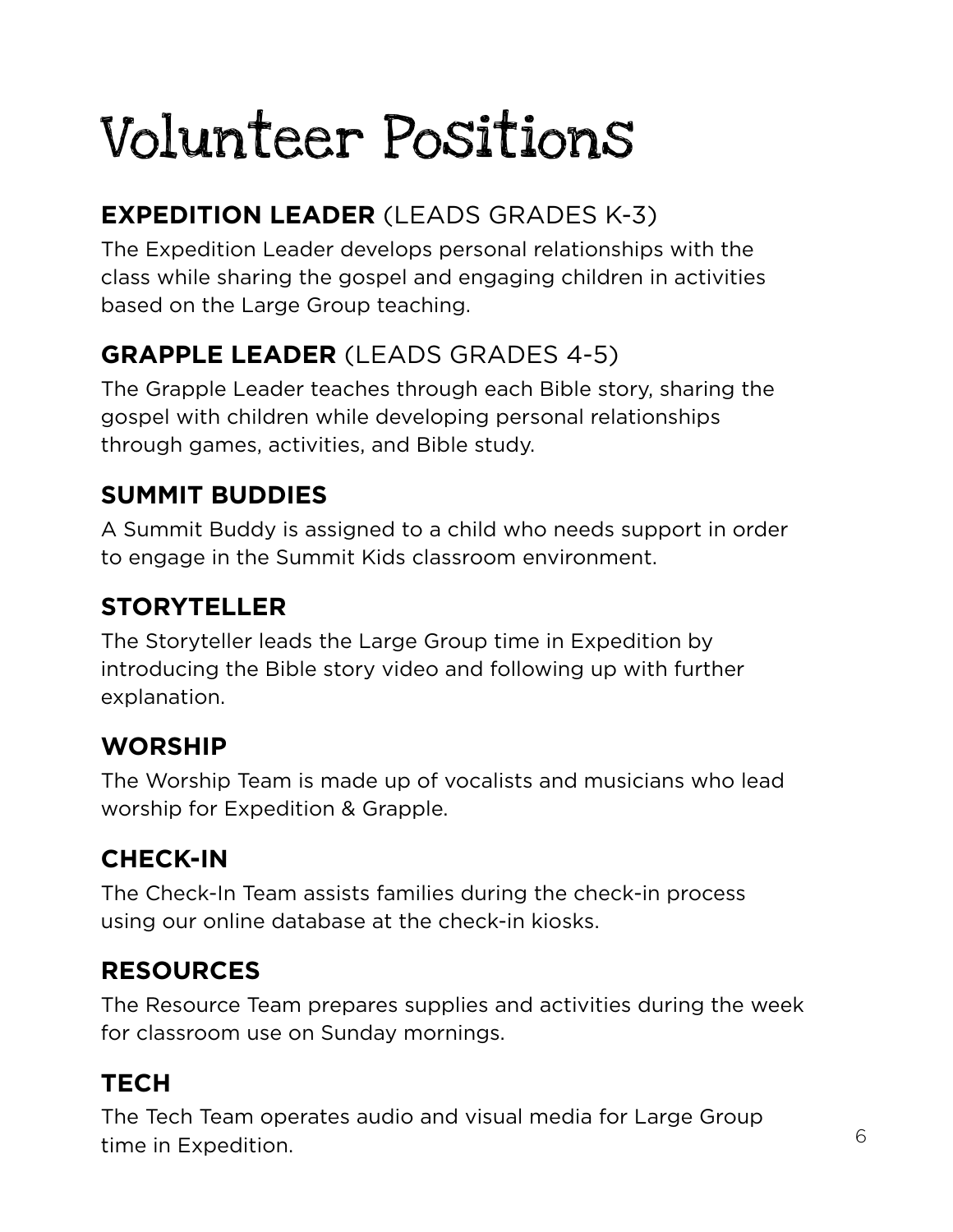### **CAREGIVER RESPONSIBILITIES**

Our desire is for every child to hear the gospel every time they visit Summit Kids. In order to maintain an environment where this is possible as we grow, we need caregivers to partner with us in serving the church. We ask that one adult from each household serve in Summit Kids at least once per month. To apply for a volunteer position, visit mySC3.org and click on the SERVE card.

Caregivers are requested to use ONLY disposable diapers for children checked into Base Camp or other church gatherings. Please bring an adequate supply of disposable diapers and wipes as well as an extra change of clothes for all infants and toddlers.

Please bring only plastic bottles or cups for milk, juice, or water. Caregivers should label all items (such as bottles, cups, diaper bags, wipe containers, clothing, pacifiers, etc.) with their child's first and last name.

Caregivers should notify the Coordinator and Classroom Leaders of any allergies or special needs their child may have. Allergies should also be noted during check-in so they are properly displayed on security badges.

Caregivers are responsible for receiving and responding to communication from Summit Kids. Please keep all contact information up to date in our system, including any change in cellular service providers. In the event that a caregiver is needed during Summit Kids, we will text the selected primary contact first, and if the need is urgent, we will also call. Caregivers should be mindful of this policy and check phones often while children are attending Summit Kids.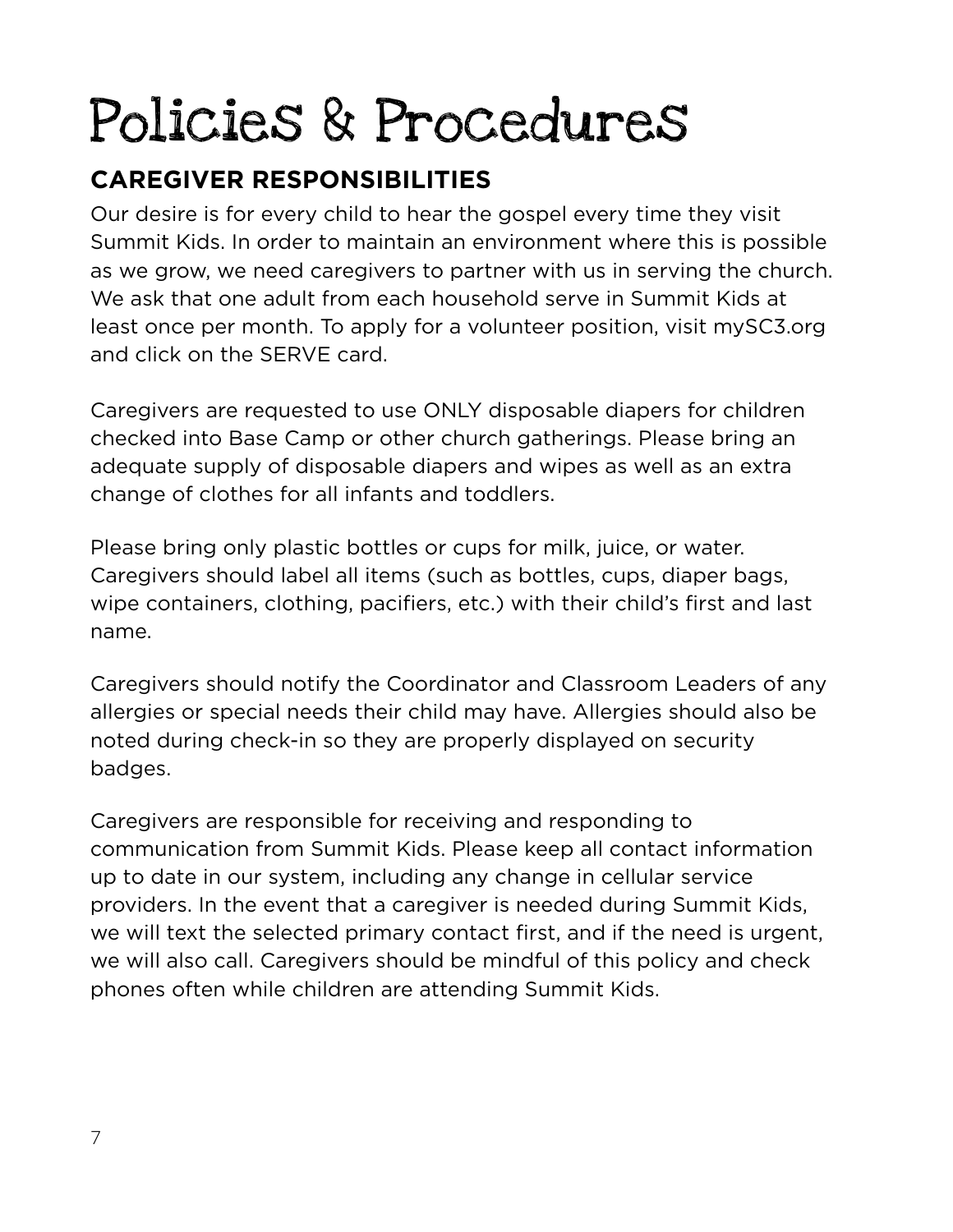### **SICKNESS POLICY**

If a child is sick, please respect others by keeping the child at home. Children must be symptom-free for at least 24 hours prior to attending Summit Kids. Examples of symptoms include, but are not limited to, temperature of 100° or higher, vomiting, diarrhea, severe coughing, colored nasal drainage, pink eye, head lice, undiagnosed rash, open skin lesions, or any suspicion of infectious disease.

If any child appears ill or becomes ill during the service, we reserve the right to remove them immediately from the classroom. We will notify caregivers by text message at the cell phone number you provided upon check-in.

If a child contracts a communicable disease (such as Covid, chicken pox, head lice, fifth disease, HFM, etc.) after attending a Summit Kids gathering, please inform the Summit Kids Director so that we may notify other caregivers of potential exposure.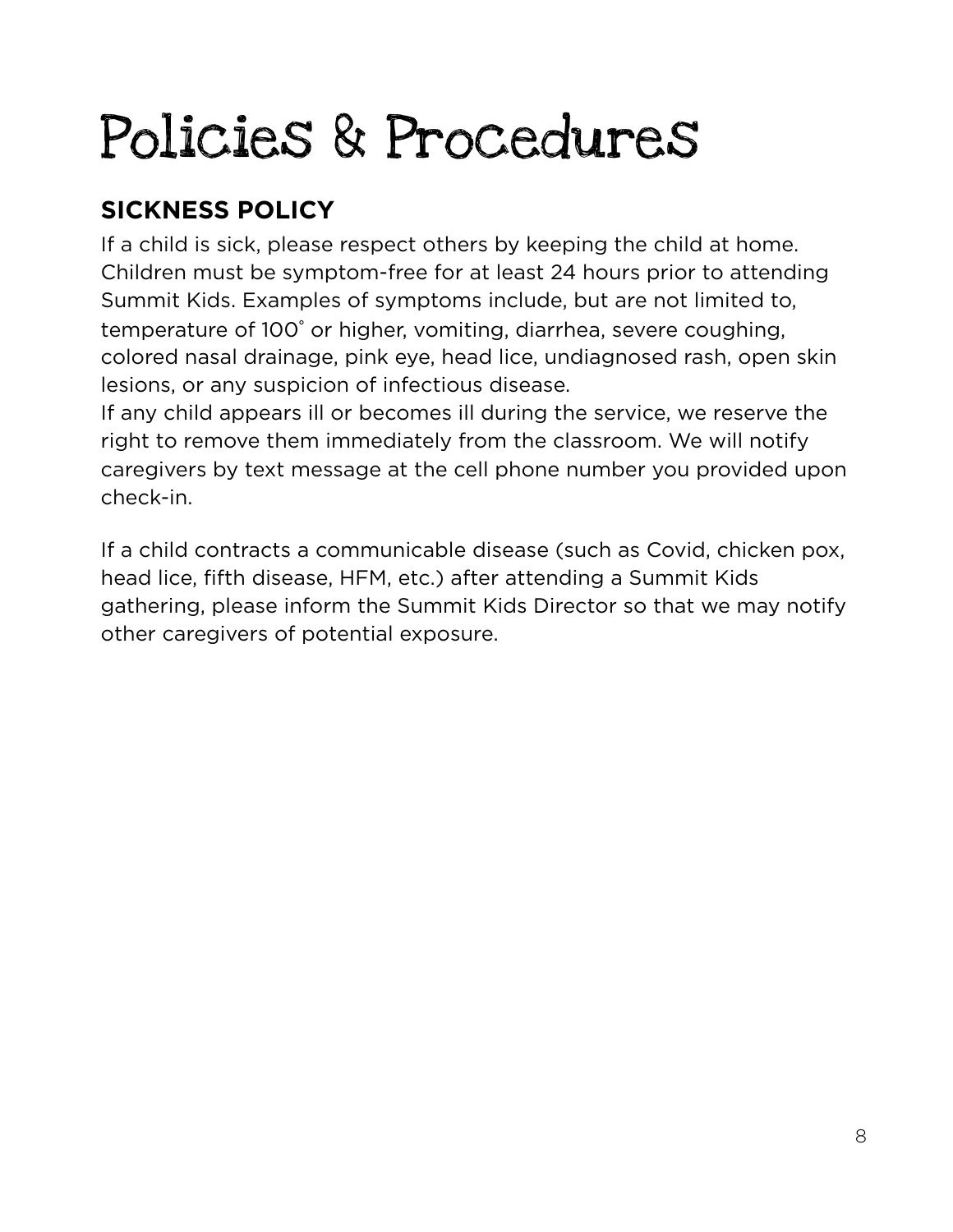### **SAFETY PROTOCOL**

In Summit Kids, it is our desire to ensure that children are safe and that ministry time is maximized. Please join our efforts by understanding and adhering to this policy:

- No one is allowed into the Summit Kids area without proper identification.
- Caregivers must remain on the church premises while their child is in Summit Kids.
- No caregiver is allowed to enter a classroom. This will help us with the security and safety of the children.
- Under no circumstances should a child be left in the Summit Kids area unattended. If your child's leader is not in the classroom, please refrain from leaving your child until the leaders are present.
- Check-in begins 20 minutes prior to our service times. All children must be checked in by an adult at the kiosk prior to entering their classroom. Upon check-in, children and caregivers will be given security badges with coordinating numbers. Caregivers are required to present the security badge to drop off and pick up children. Children must wear the security badge at all times while under the care of Summit Kids. If we need a caregiver's attention for any reason while a child is checked in to Summit Kids, we will send a text message to the cell phone number provided upon check-in.
- In the event a caregiver's security badge is lost, they will be required to reprint another security badge at the check-in kiosk with assistance from a check-in volunteer. Children must be picked up by an adult.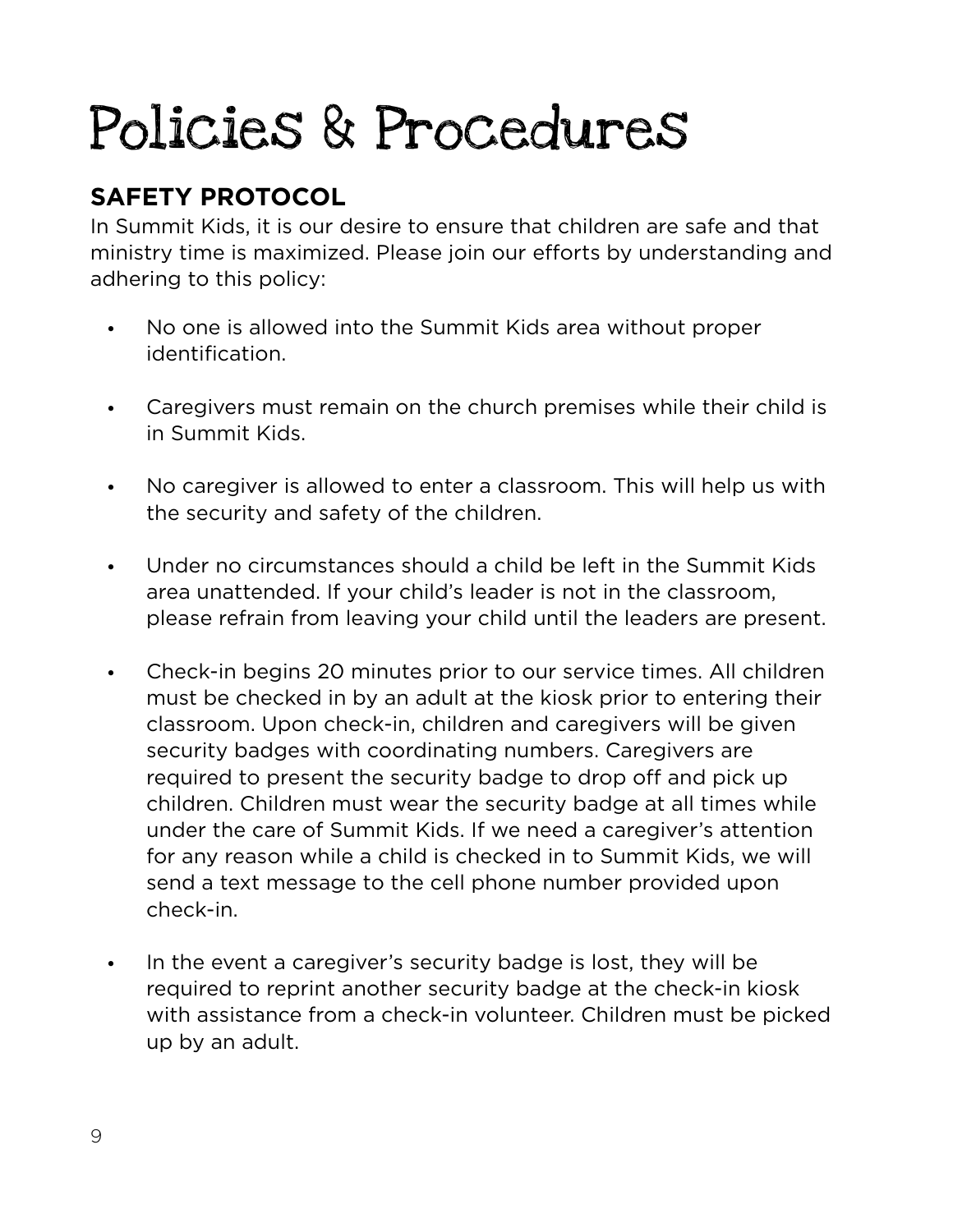#### **SAFETY PROTOCOL (continued)**

- The numbered security badge must be placed on the child upon check-in to Summit Kids. Children who are currently checked in must remain in the Summit Kids area until they are checked out and their security badge has been removed and collected by a Summit Kids volunteer.
- Restrooms in the Summit Kids area are for use by children and Summit Kids volunteers only. Caregivers who need to assist their child in using the restroom while in the Summit Kids area should use the single stall restroom located in the Resource Room.
- We require a background check be performed for all Summit Kids volunteers 19 & older. Anyone convicted of child abuse or related offense will not be permitted to serve in any capacity in Summit Kids.

#### **SUSPICION OF ABUSE OR NEGLECT**

Summit Crossing Community Church requires its members and attenders to contact the authorities immediately when a child or student discloses abuse, when they witness child abuse, or when they observe signs of abuse.

Reports should be made within 24 hours. Reports to DHR can be made by phone at (256)427-6200. Summit Crossing Community Church is available to assist in filing reports.

After a church member or attender has reported abuse, Summit Crossing. Community Church asks that they notify a church leader, including but not limited to an elder or staff member.

For more information, please see the Summit Crossing Community Church Child & Student Protection Policy.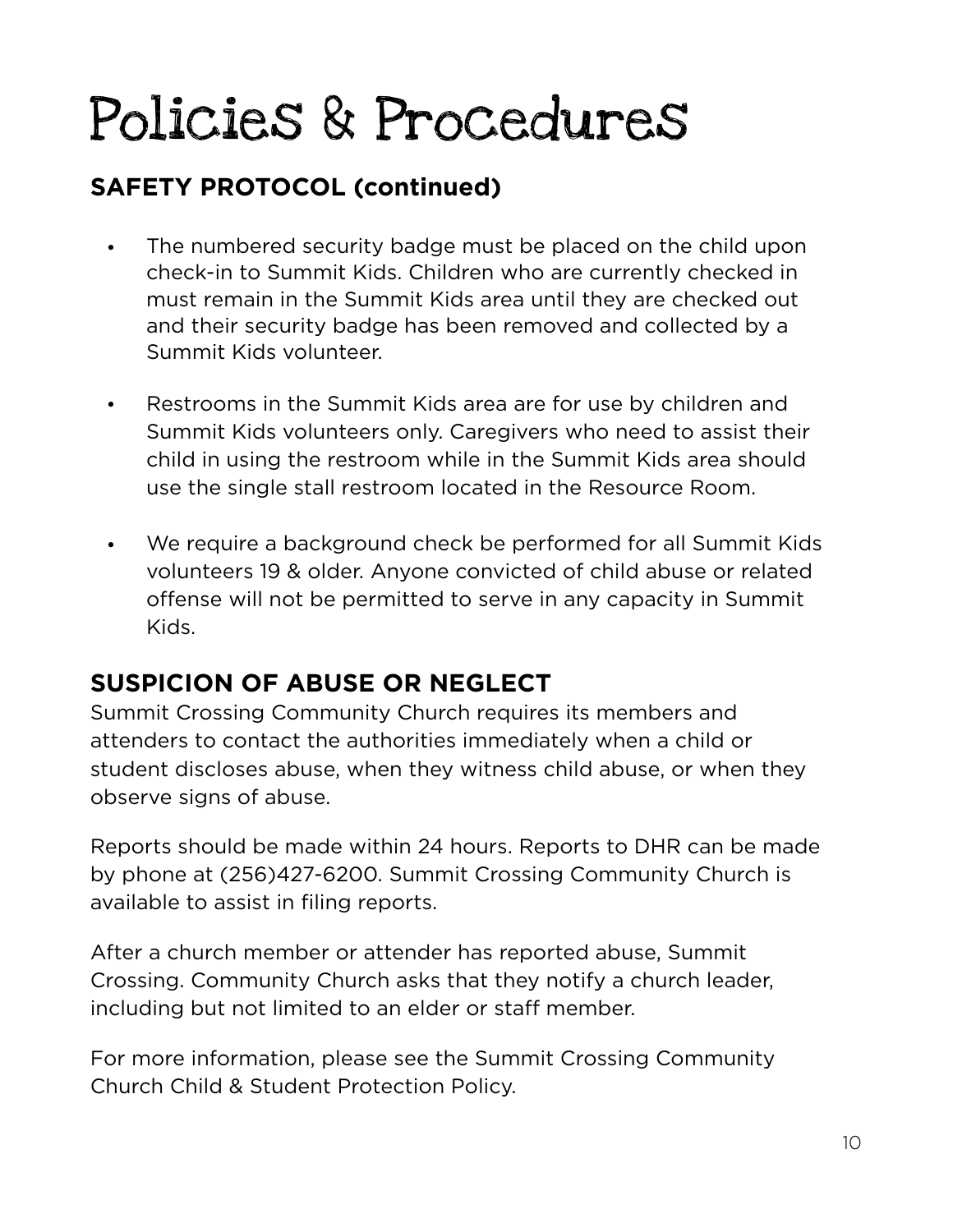### **FIRST AID POLICY**

Although we strive to maintain the safest environment possible, accidents do occasionally occur. A first aid kit is kept stocked with needed supplies in the Summit Kids area at all times.

Caregivers will be notified by text message in the event of a medical incident. When caregivers are not immediately available, Summit Kids Volunteers will administer the appropriate treatment measure, such as applying the pressure of a bandage to a bleeding wound. No pharmacological treatment, oral or topical, will be administered.

Life-threatening situations will, of course, be handled as emergencies with appropriate treatment measures being instituted at once. Immediately, 911 and caregivers will be notified. Summit Crossing will not be responsible for any "Good Samaritan" assistance offered by any of its members.

### **DISCIPLINE POLICY**

In desiring to maximize ministry opportunity with all children:

- If a child is disruptive or dishonoring, they will be addressed by their Classroom Leader.
- If the behavior does not improve, they will be escorted to the Coordinator to have the situation addressed.
- If the behavior has not improved following the above interventions, the child will be taken to the Summit Kids Director or Assistant and a caregiver will be notified via text message.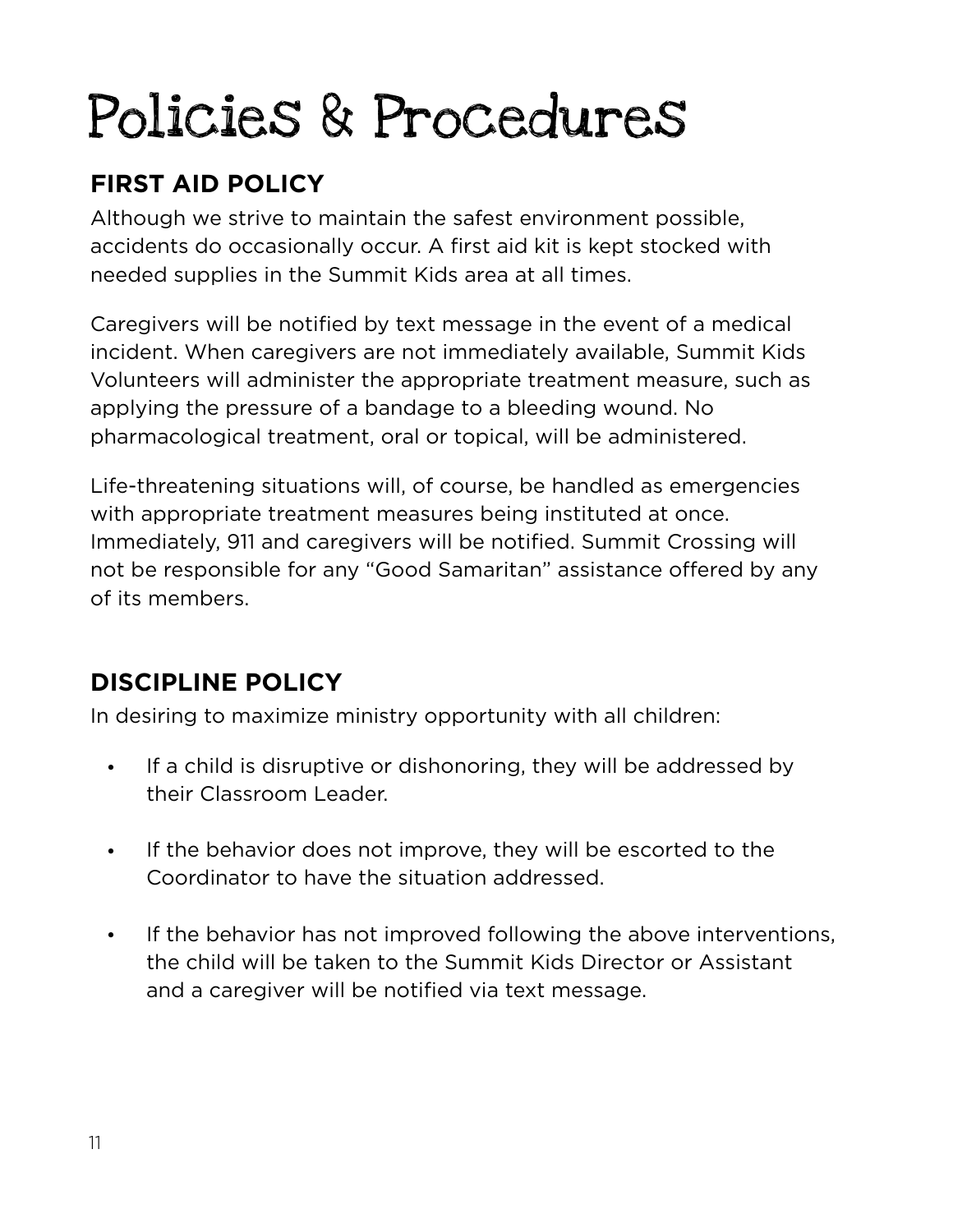### **FOOD POLICY**

Children should be fed before arriving at Summit Kids. Infants will be given formula, milk, juice, or water when caregivers provide these items. Time and circumstances do not allow for spoon-feeding.

Nursing mothers are always welcome to use our designated nursing room. If you need help locating the nursing room, find a Summit Kids volunteer and they will direct you!

A snack and water will be provided to children in Base Camp. If lesson plans call for any food tasting or touching in addition to the snack, there will be an allergy alert.

# Emergency Action Plan

#### **FIRE**

In the event of a fire, Summit Kids Volunteers will account for all children in the class and lead them to the nearest exit. The children will be escorted from the building under constant adult supervision. Fire doors inside the facility will lock down. Caregivers may pick up children using their numbered security badge at the designated outdoor rally points.

#### **SEVERE WEATHER**

In the event of an emergency alert for severe weather, children will be accounted for and escorted by adults to an inside enclosed part of the building, such as an inside hallway. They will be instructed to sit with their backs against the wall, knees tucked under their chins, arms wrapped around the knees, and head bent down. Caregivers may pick up children using their numbered security badge after the alert has been lifted.